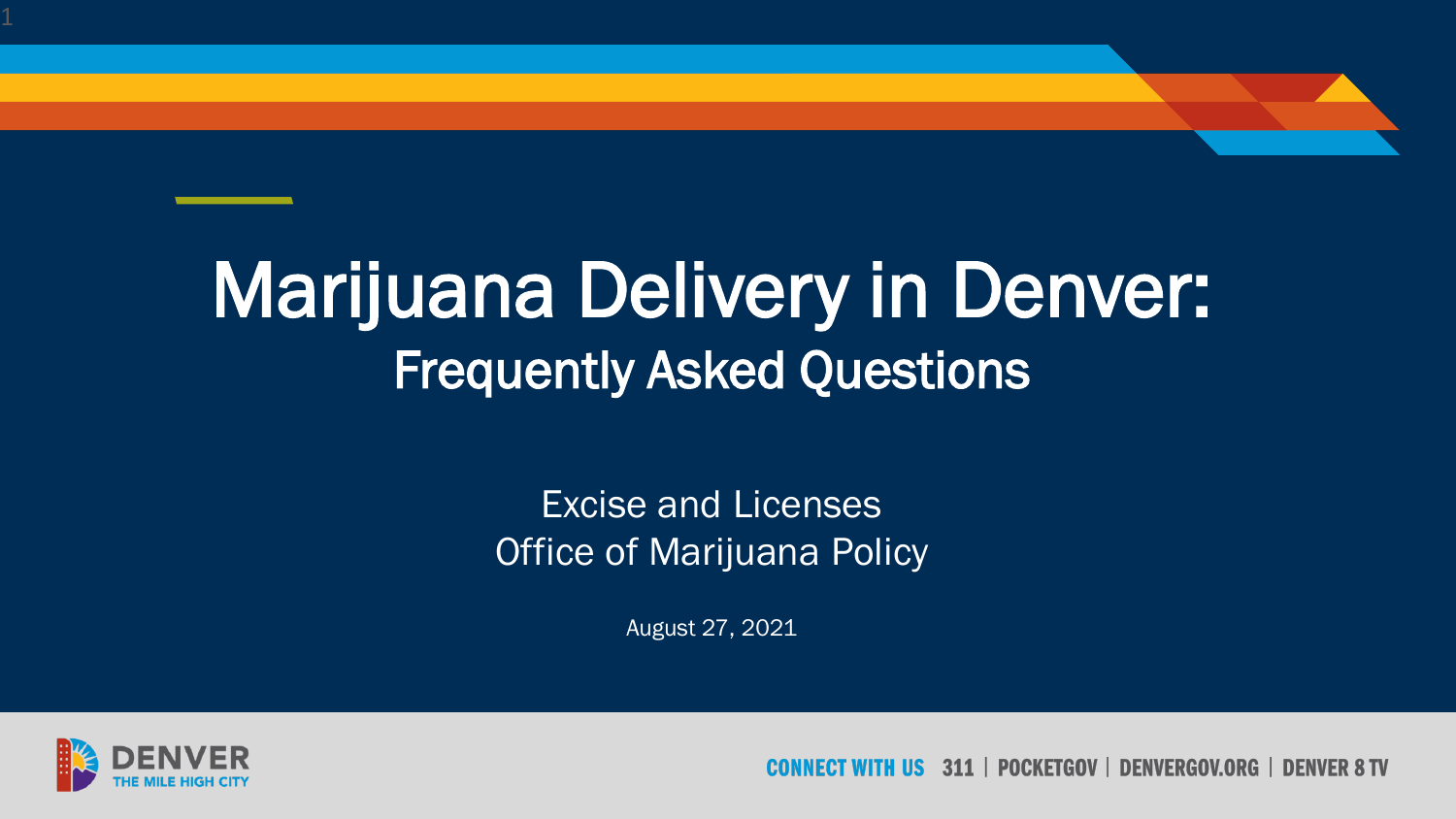What is the difference between a transporter license and a delivery permit?

• A transporter license allows the licensee to do business-to-business transportation of marijuana.

• A delivery permit is an add-on to a transporter license that allows the licensee to also do home deliveries in addition to business-to-business transportation.

Can I deliver marijuana to the customer if I am a store with a delivery permit?

•No. Stores in Denver must contract with a transporter holding a Denver delivery permit to deliver to customers.

• Stores outside of Denver must contract with a transporter holding a Denver delivery permit to deliver to customers in Denver.

Does each employee of a delivery company need a delivery permit too?

•No. Employees do not need their own delivery permits; however, they must have a valid Employee License issued by MED.

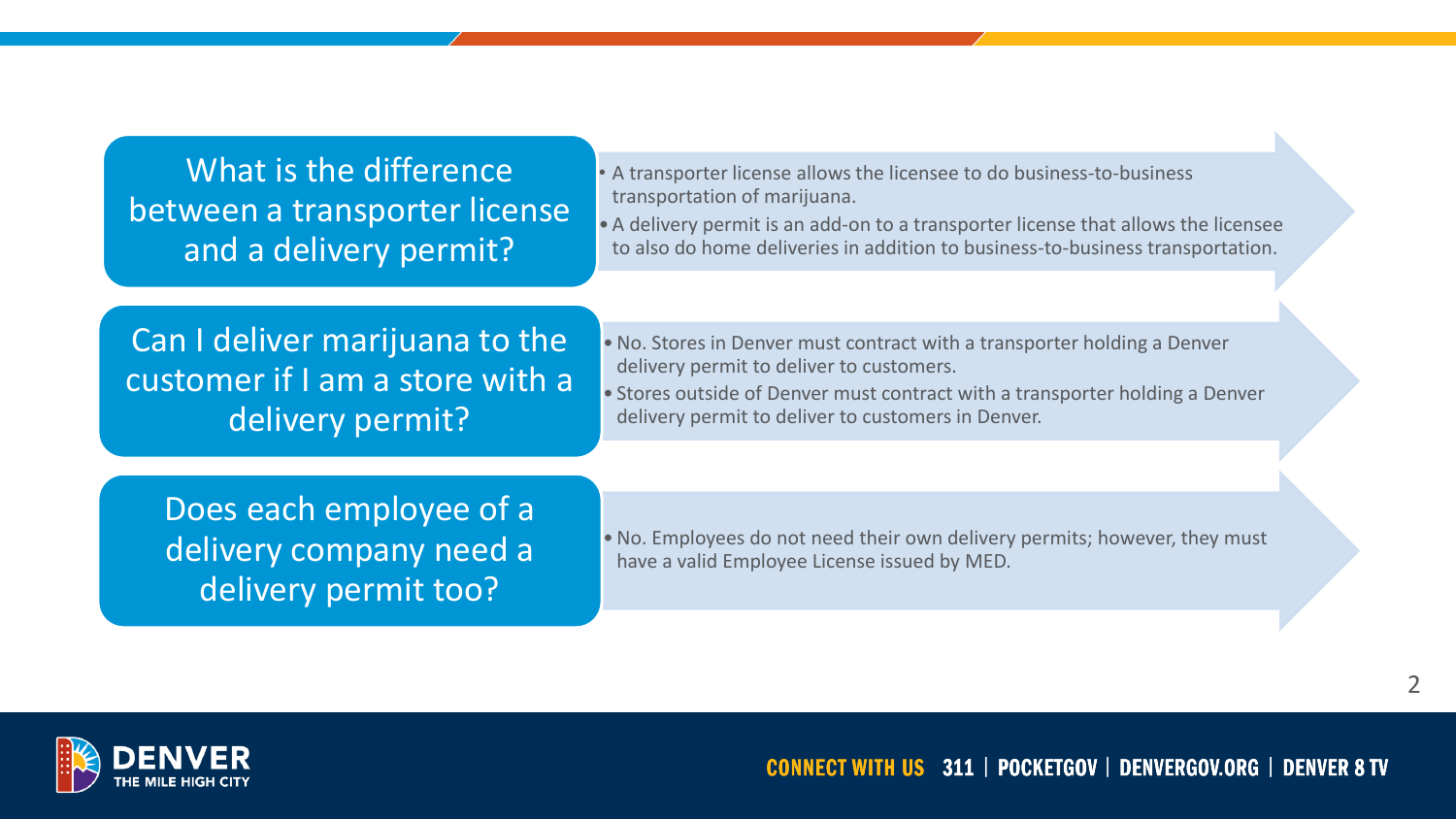## **MJ DELIVERY PERMITS** Use filters to limit >>>

| License Type | <b>Trade Name</b> | <b>Entity Name</b> |  |
|--------------|-------------------|--------------------|--|
| All          | All               | All                |  |
|              |                   |                    |  |



How can I find out which stores and transporters have delivery permits?

• This list of marijuana delivery permits is available on our [website](https://www.denvergov.org/Government/Agencies-Departments-Offices/Business-Licensing/Business-Licenses/Marijuana-Licenses/Delivery-Permit) and is updated daily.

| <b>License Type</b>                                       | <b>City License Status</b>                   | <b>Entity Name</b>                                                 | <b>Trade Name</b>                            | <b>License</b><br><b>Expiration Date</b> | <b>Report</b><br><b>Date</b> |
|-----------------------------------------------------------|----------------------------------------------|--------------------------------------------------------------------|----------------------------------------------|------------------------------------------|------------------------------|
| Medical Marijuana Center License Issued - Active LGK LLC  |                                              |                                                                    | <b>STRAWBERRY FIELDS</b>                     | 9/18/2022                                | 8/24/2021                    |
| Medical Marijuana Center License Issued - Active SBUD LLC |                                              |                                                                    | <b>STARBUDS</b>                              | 11/18/2021                               | 8/24/2021                    |
| <b>Retail Marijuana Store</b>                             | License Issued - Active SBUD LLC             |                                                                    | <b>STARBUDS</b>                              | 1/1/2022                                 | 8/24/2021                    |
| <b>Retail Marijuana Store</b>                             | License Issued - Active SBUD LLC             |                                                                    | <b>STARBUDS</b>                              | 1/7/2022                                 | 8/24/2021                    |
| Retail Marijuana Store                                    | License Issued - Active DKC, LLC             |                                                                    | <b>DENVER KUSH CLUB</b>                      | 1/1/2022                                 | 8/24/2021                    |
| <b>Retail Marijuana Store</b>                             | License Issued - Active E2T2 LLC             |                                                                    | <b>COOKIES BROADWAY</b>                      | 5/19/2022                                | 8/24/2021                    |
| <b>Retail Marijuana Store</b>                             | License Issued - Active LGK LLC              |                                                                    | <b>STRAWBERRY FIELDS</b>                     | 10/31/2022                               | 8/24/2021                    |
| <b>Medical Marijuana Center</b>                           |                                              | License Issued - Active LBW CONSULTING GROUP, LLC                  | <b>SEED &amp; SMITH</b>                      | 3/8/2022                                 | 8/24/2021                    |
| Retail Marijuana Store                                    | License Issued - Active L'EAGLE SERVICES LLC |                                                                    | <b>L'EAGLE</b>                               | 5/13/2022                                | 8/24/2021                    |
| Retail Marijuana Store                                    |                                              | License Issued - Active ROYAL ASSET MANAGEMENT, LLC DIEGO PELLICER |                                              | 11/7/2021                                | 8/24/2021                    |
| Retail Marijuana Store                                    |                                              | License Issued - Active LBW CONSULTING GROUP LLC                   |                                              | 11/20/2021                               | 8/24/2021                    |
| Marijuana Transporter                                     | License Issued - Active MILLINISPHERE LLC    |                                                                    | <b>MILLINISPHERE TRANSPORTATION SERVICES</b> | 8/19/2022                                | 8/24/2021                    |
| <b>Marijuana Transporter</b>                              | License Issued - Active DOOBBA LLC           |                                                                    | <b>DOOBBA</b>                                | 7/22/2022                                | 8/24/2021                    |
| Marijuana Transporter                                     | License Issued - Active DOOBBA LLC           |                                                                    | <b>DOOBBA</b>                                | 7/22/2022                                | 8/24/2021                    |
| Marijuana Transporter                                     | License Issued - Active SHW LOGISTICS LLC    |                                                                    | <b>HIGH DEMAND DELIVERY</b>                  | 8/6/2022                                 | 8/24/2021                    |
| Marijuana Transporter                                     | License Issued - Active GRN BUS              |                                                                    |                                              | 8/3/2022                                 | 8/24/2021                    |



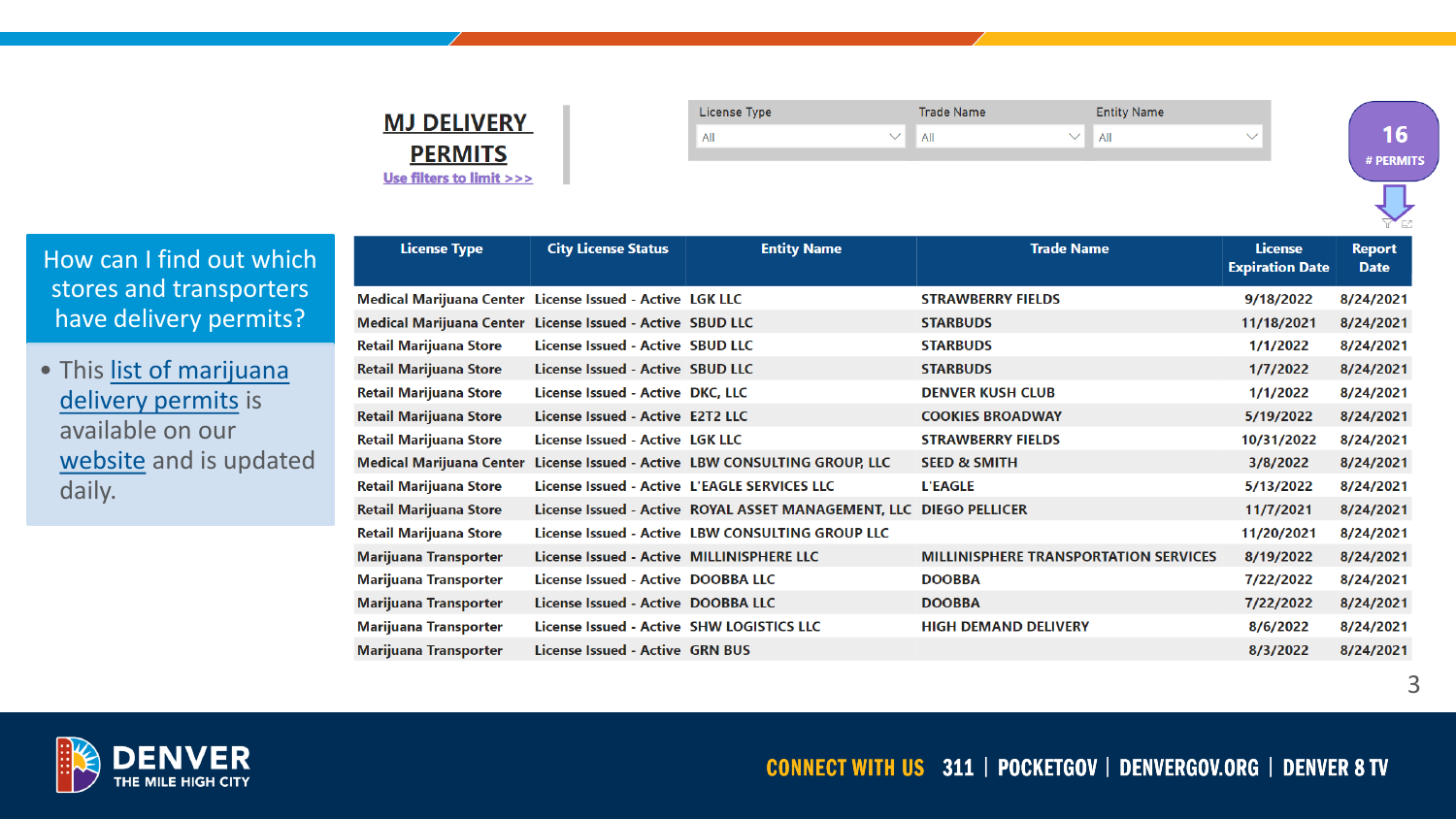How long is it taking the city to process applications for delivery permits?

- Generally, about a week for stores and about 4-5 weeks for transporters.
- When businesses are responsive, follow application instructions, and are prepared for inspections, it can take 3-4 weeks.

Who should I contact with questions about my application?

- Cannabis Process Navigator Joey Pena (joey.pena@denvergov.org)
- [Schedule time to meet with Joey.](https://outlook.office365.com/owa/calendar/JoeyPenaCannabisProcessNavigator@denvercity.onmicrosoft.com/bookings/)

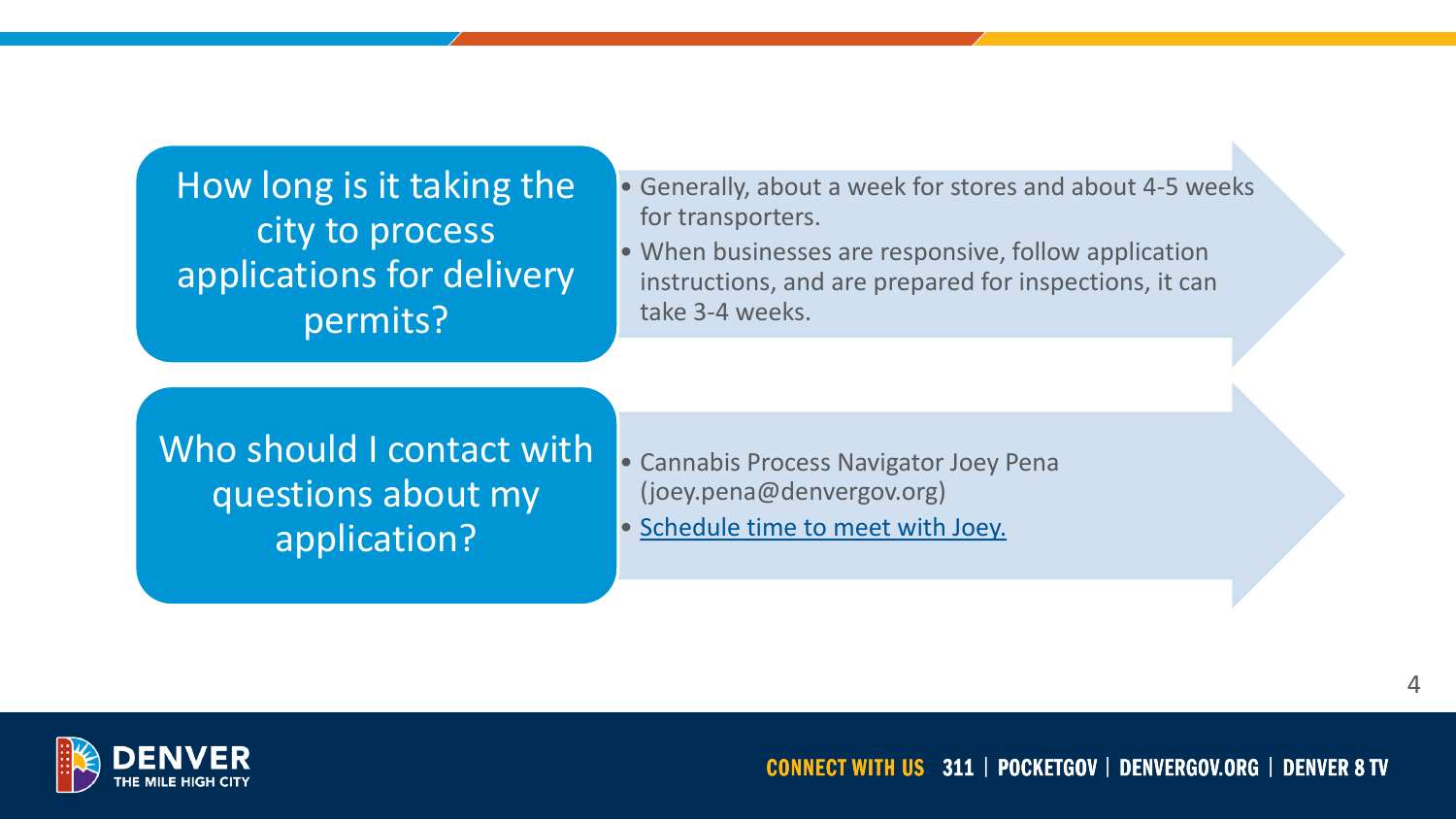How can I prepare for my inspection?

• Read the rules!

- [MED Rule Series 3-615](https://sbg.colorado.gov/med-rules) Regulated Marijuana Delivery Permits
- [DRMC Sec. 6-210](https://library.municode.com/co/denver/codes/code_of_ordinances?nodeId=TITIIREMUCO_CH6ALBECA_ARTVDEMACO_S6-210MADEPE) Marijuana Delivery Permits
- Review the inspection checklist.

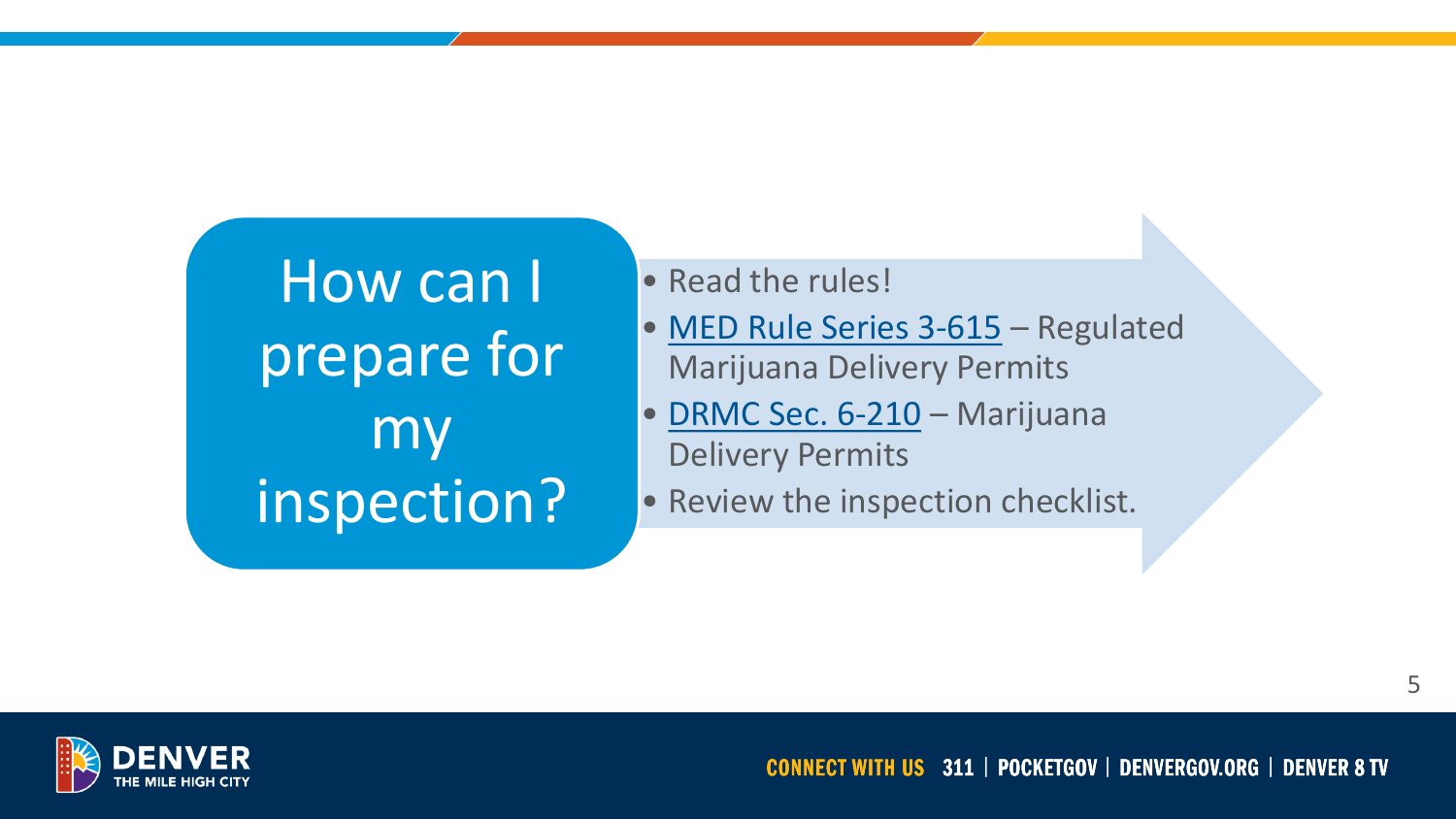## Delivery Vehicle Inspection Checklist

## *This list is subject to change at any time and without notice.*

### ✓ Vehicle Documents

- $\checkmark$  Vehicle registration in vehicle
- $\checkmark$  Proof of Insurance in vehicle
- $\checkmark$  Copy of state business license and delivery permit in vehicle (only applicable if state licenses and permits have been issued)
- $\checkmark$  Copy of city business license and city delivery permit in vehicle (not applicable for new license inspections, applicable on annual inspections)
- $\checkmark$  Record Keeping (not applicable on new license inspections)
	- $\checkmark$  Transport manifests
	- Record of sale (e.g., receipt) for all cannabis in vehicle
- $\checkmark$  Vehicle Tracking System
	- $\checkmark$  Vehicle tracking system is operational at the time of inspection
	- $\checkmark$  The system tracks and records delivery routes
	- $\checkmark$  The system has real-time and remote access (may be app-based)
	- Real-time location is location hidden from customers
- $\checkmark$  Vehicle Markings
	- $\checkmark$  Has no external markings that indicate the vehicle is used for delivery of marijuana or owned/leased by a marijuana business
- ✓ Security Alarm System
	- Verify vehicle has security alarm system
	- Security alarm system is operational at the time of inspection
- ✓ Secure Storage
	- Has a secure, locked, opaque storage compartment that is securely affixed to the vehicle
	- Has no marijuana visible from outside of the vehicle
- ✓ Video Surveillance
	- $\checkmark$  Video surveillance is operational at the time of inspection
	- Vehicle is equipped with surveillance that digitally records during all deliveries
	- Cameras cover the marijuana storage compartment, records the front view of vehicle
- ✓ Video Retention
	- $\checkmark$  Has 40 days of video retention with date and time embedded (40-day requirement is not applicable on all new license inspections)
- ✓ Electronic ID Scanner
	- Electronic ID scanner is operational at the time of inspection

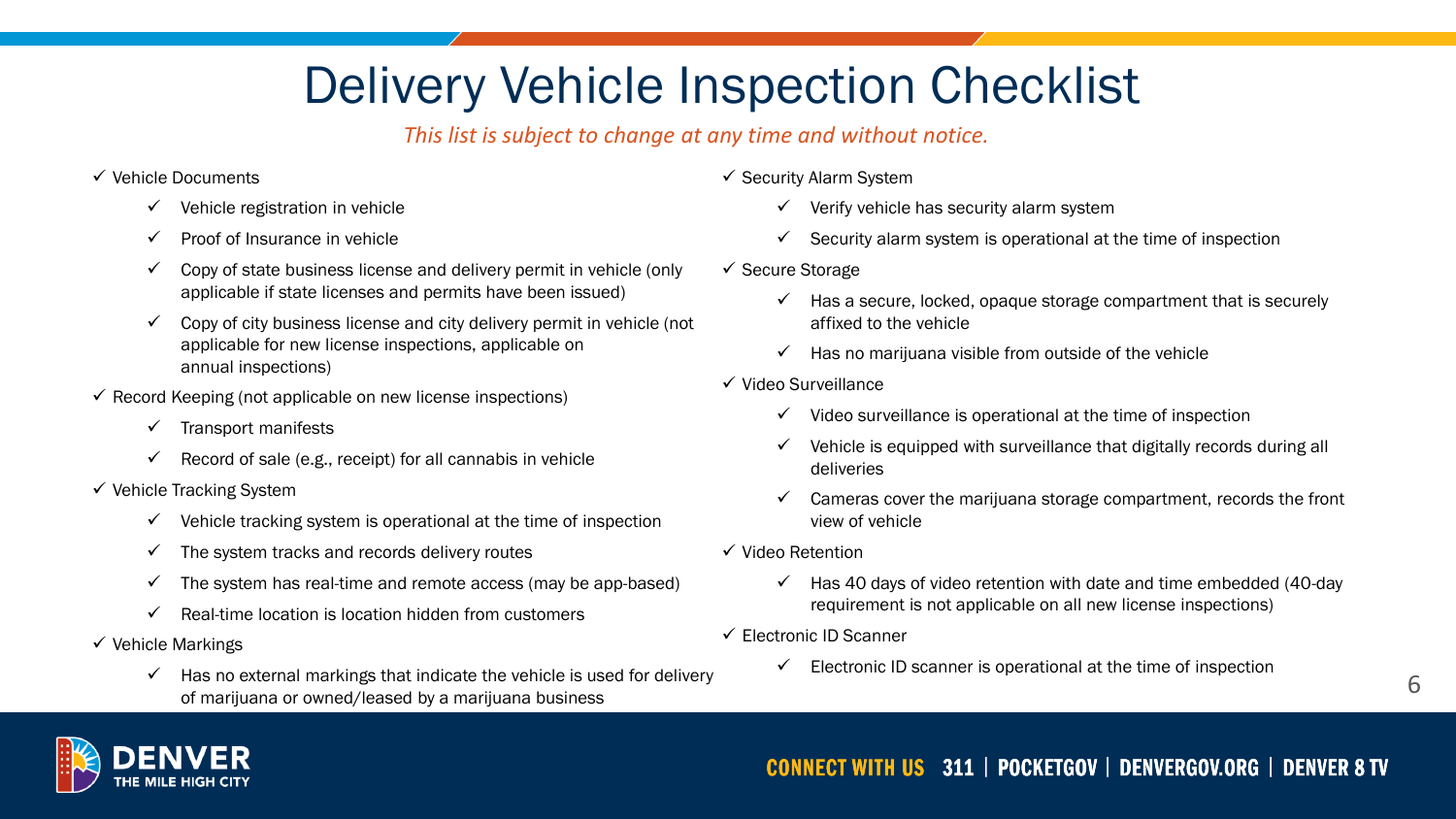

### **Addition or Removal of Delivery Motor Vehicle Application** Updated August 15, 2021

#### **Application Requirements**

How do I add or remove a delivery vehicle from my fleet?

•You must complete and submit an Addition or Removal of Delivery Motor Vehicle Application. The [application form](https://www.denvergov.org/files/assets/public/business-licensing/documents/mj_add_remove_delivery_vehicle.pdf) and stepby -step instructions are on [the Apply for a Marijuana](https://www.denvergov.org/Government/Agencies-Departments-Offices/Business-Licensing/Business-Licenses/Marijuana-Licenses/Delivery-Permit)  Delivery Permit website.

- •Each vehicle MUST pass inspections before it can be used for deliveries.
- ONLY include those vehicles that are ready to be inspected.

A single application form may be used for multiple licenses at a single address and with identical controlling beneficial owners. For licenses at different addresses and/or under different entity names with different controlling beneficial owners, please submit separate application forms. Applications must be complete and include all required documents. Legal documents included as part of this application must be properly signed and executed. All materials must be legible. You must fill in "N/A" in fields that are not applicable. Incomplete applications will be rejected. On the application, only include vehicles that are ready for inspection. All vehicles listed on the application must pass an inspection with an Excise and Licenses inspector before any of the listed vehicles can be used to conduct deliveries.

#### **Delivery Permit Restrictions**

Prior to July 1, 2024, medical and retail marijuana stores cannot conduct their own deliveries and must have a valid Denver delivery permit to accept orders for delivery. Medical and retail marijuana stores with valid Denver delivery permits must contract with licensed Denver transporters who have valid Denver delivery permits to conduct deliveries. Prior to July 1, 2024, only medical or retail marijuana transporters who qualify as a social equity applicant as defined in Chapter 6, Article V of the Denver Revised Municipal Code and who hold a valid Denver transporter license and a valid Denver delivery permit may deliver regulated marijuana to private residences of customers and patients, subject to the provisions of the Denver Revised Municipal Code and the Colorado Marijuana Code.

#### **Required Fees**

 $\bullet$  No fee

#### **License Information**

Please provide the information for the license(s) with which the delivery vehicle(s) will be associated

Any Delivery Motor Vehicle must be owned or leased by the Medical Marijuana Store, Retail Marijuana Store, Medical Marijuana Transporter, Retail Marijuana Transporter, or an Owner Licensee of the Regulated Marijuana Business that holds the delivery permit. Each Delivery Motor Vehicle must be registered in the State of Colorado and must be insured. You may print and complete additional copies of this page as needed.

| <b>Business File Number</b> | <b>State License Number</b> | <b>License Type</b> |  |  |
|-----------------------------|-----------------------------|---------------------|--|--|
|                             |                             | <b>Select One</b>   |  |  |
|                             |                             | <b>Select One</b>   |  |  |

#### **Applicant Information**

| <b>Entity Name</b>                                           |     |  |
|--------------------------------------------------------------|-----|--|
| <b>Trade Name (DBA)</b>                                      |     |  |
| Are you a licensed Transporter with<br>no Licensed Premises? | Yes |  |

#### **Vehicle Information**

Any Delivery Motor Vehicle must be owned or leased by the Medical Marijuana Store, Retail Marijuana Store, Medical Marijuana Transporter, Retail Marijuana Transporter, or an Owner Licensee of the Regulated Marijuana Business that holds the delivery permit. Each Delivery Motor Vehicle must be registered in the State of Colorado and must be insured. You may print and complete additional copies of this page as needed.

The owner or lessee of the delivery motor vehicles must complete and pass all required inspections for the delivery motor vehicles before the vehicles can be used to conduct deliveries. On the application, only include vehicles that are ready for inspection. All vehicles listed on the application must pass an inspection with an Excise and Licenses inspector before any of the listed vehicles can be used to conduct deliveries.

| <b>Vehicle Identification Number (VIN)</b> | <b>License Plate Number</b> | Name of Vehicle Owner or<br>Lessee | <b>Add or Remove</b> |          |
|--------------------------------------------|-----------------------------|------------------------------------|----------------------|----------|
|                                            |                             |                                    | Add                  | Remove ( |
|                                            |                             |                                    | Add                  | Remove   |
|                                            |                             |                                    | Add                  | Remove   |
|                                            |                             |                                    | Add                  | Remove   |
|                                            |                             |                                    | Add                  | Remove   |
|                                            |                             |                                    | Add                  | Remove   |
|                                            |                             |                                    | Add                  | Remove   |
|                                            |                             |                                    | Add                  | Remove   |
|                                            |                             |                                    | Add                  | Remove   |
|                                            |                             |                                    | Add                  | Remove   |
|                                            |                             |                                    | Add                  | Remove   |
|                                            |                             |                                    | Add                  | Remove   |
|                                            |                             |                                    | Add                  | Remove   |
|                                            |                             |                                    | Add                  | Remove ( |
|                                            |                             |                                    | Add                  | Remove ( |

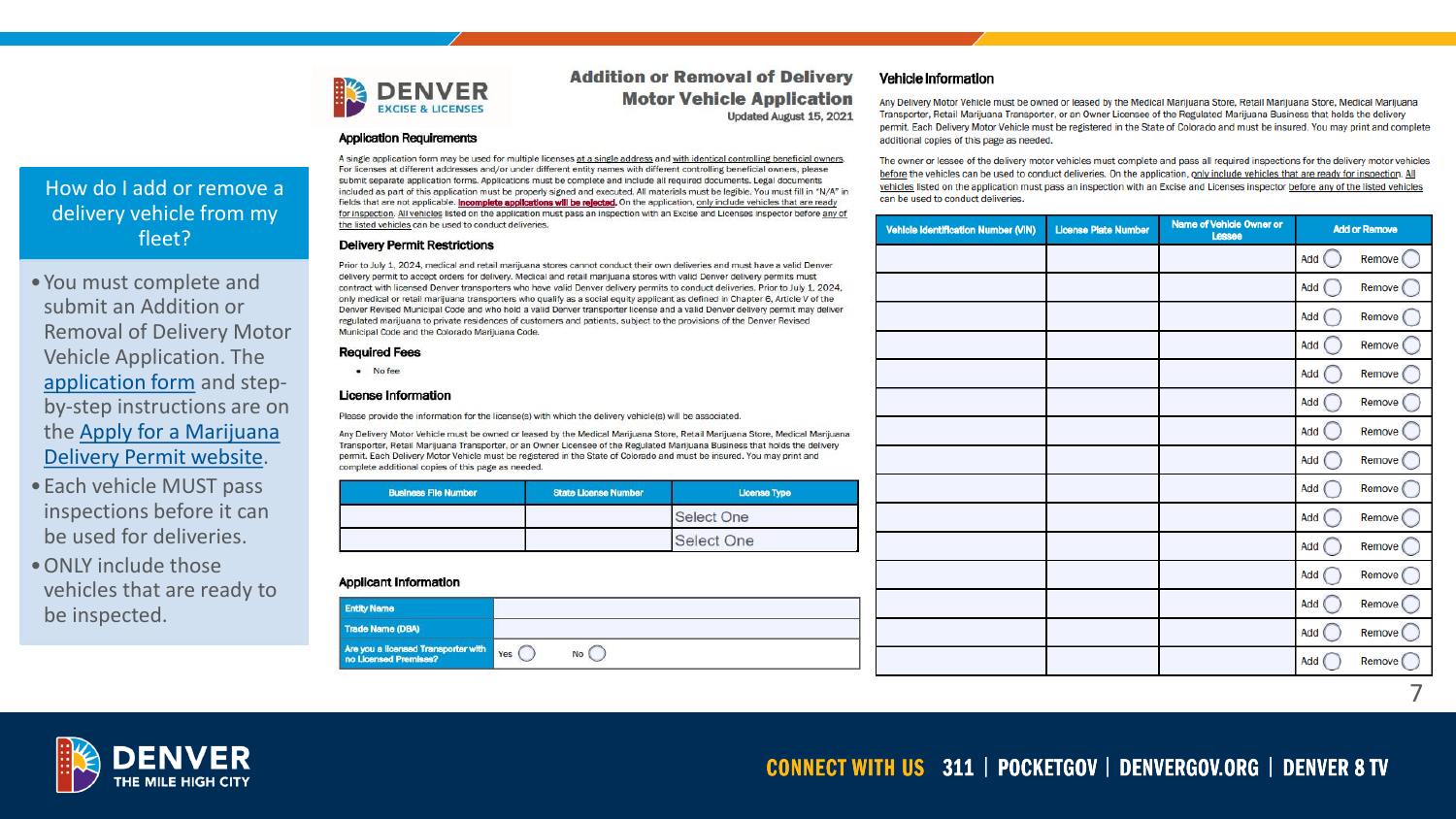Who creates and updates the transport manifest – the store or the transporter?

Generally, the store creates and modifies the transport manifest. If the transporter modifies information in the transport manifest, the transporter is required to maintain a physical licensed premises.

What if someone steals the memory card out of the surveillance camera in my vehicle?

Video surveillance footage must be kept for a minimum of 40 days and be reproducible upon request from law enforcement, MED, or EXL. You are responsible for retaining this footage and may face a violation if you do not have 40 days of footage or cannot produce footage upon request.

What receipts am I required to have in the vehicle?

You must keep a record of sale for all marijuana in the vehicle. This could be a receipt (paper or electronic) or other record of sale, as long as it shows the retail price of each marijuana order in the vehicle.

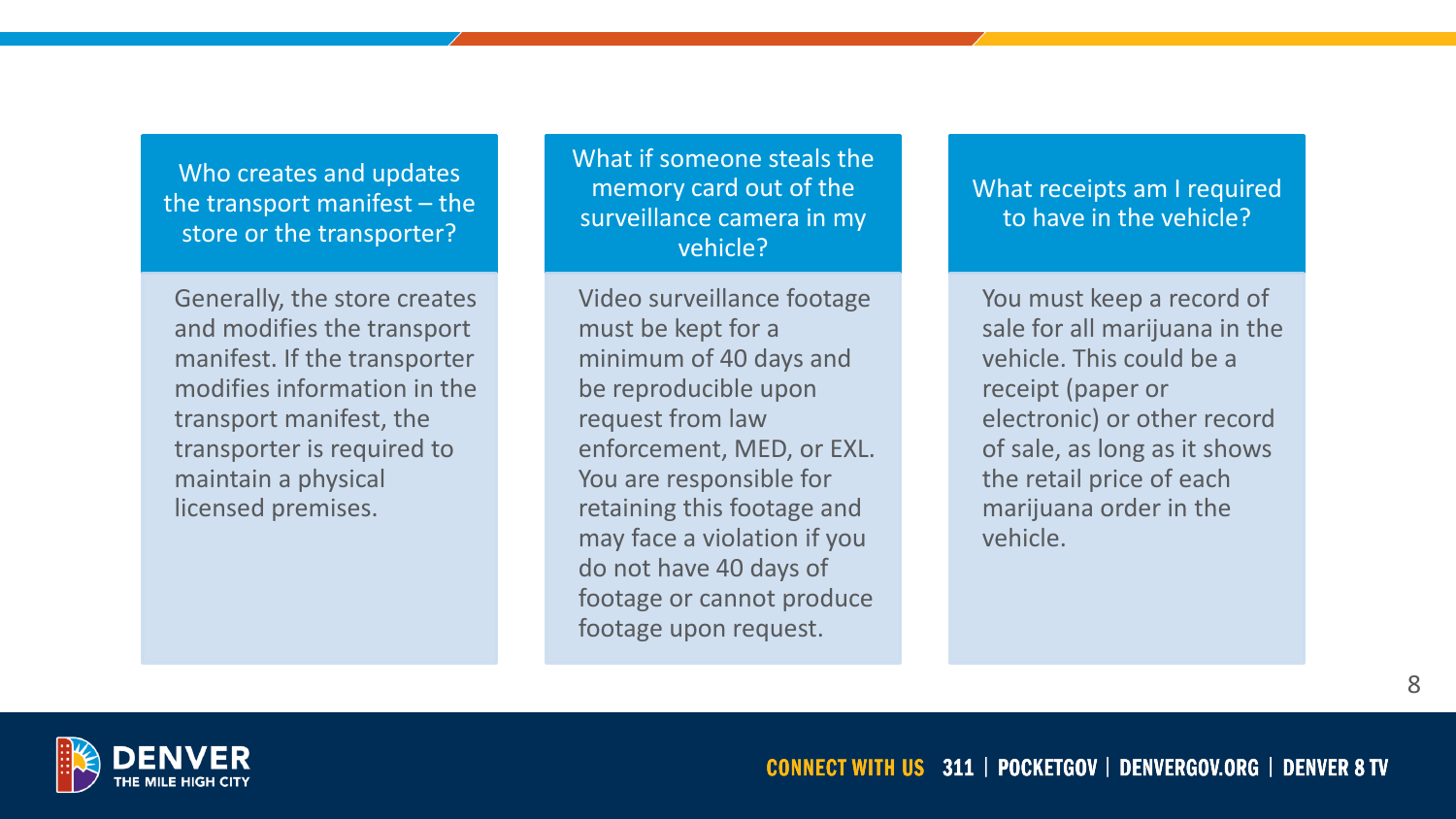Is there a restriction on the distance that marijuana can be delivered?

• No, there is no limit on the distance of the delivery from the originating store.

Can I deliver to a residence outside of Denver?

• Yes, as long as the residence is located in a jurisdiction that allows marijuana delivery and has not prohibited deliveries from outside its jurisdiction.

Can I pick up an order from a store outside of Denver and deliver to a residence in Denver?

• Yes, as long as you have a contract with the store, and the store has a valid state delivery permit and, if applicable, a delivery permit from its local licensing authority.

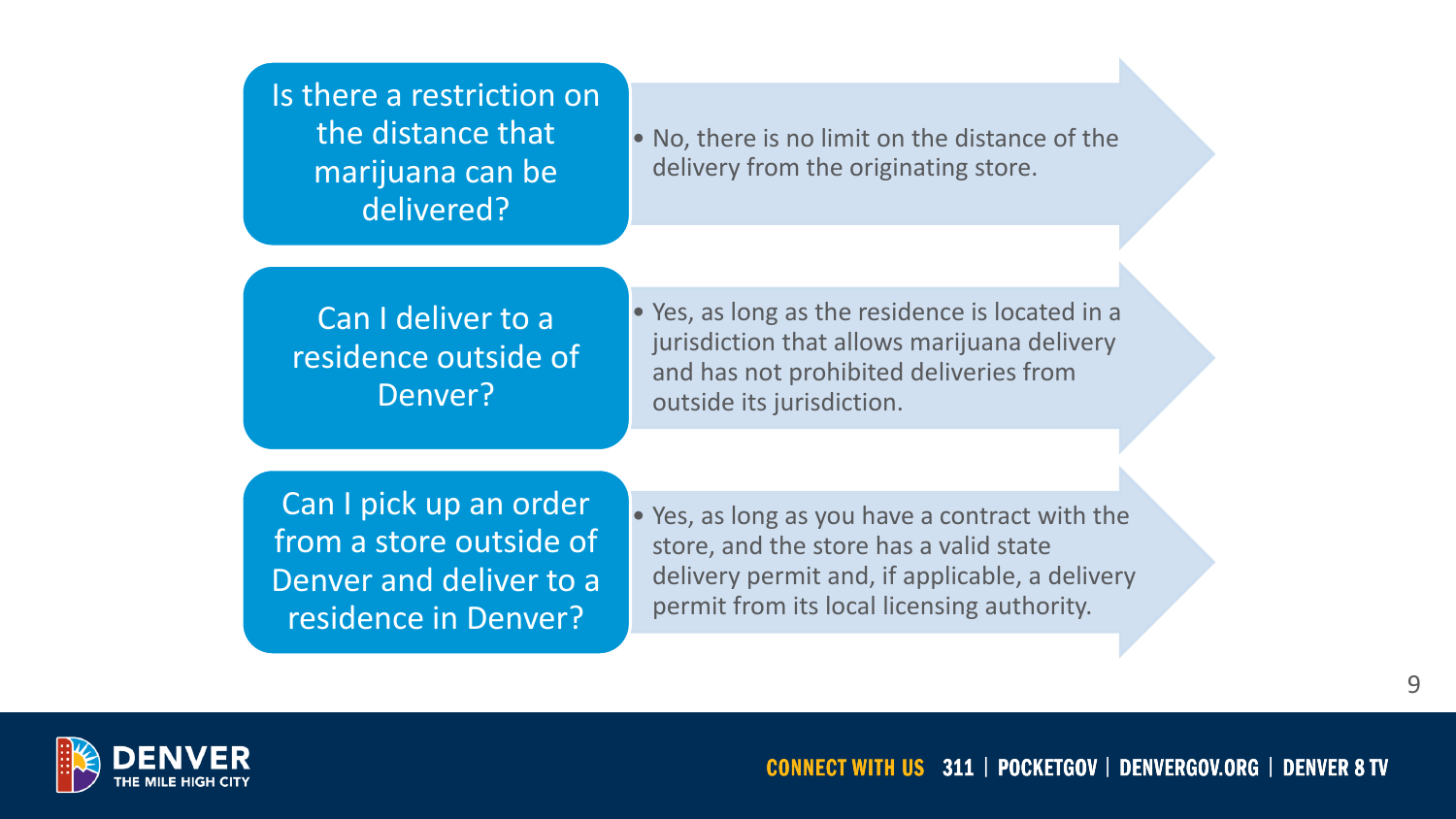Can I deliver marijuana to a park, restaurant, or other public property?

No. You can only deliver to private residences. Delivery to public or commercial property is not allowed.

## Is delivery to a short-term rental allowed?

Yes. In Denver, short-term rentals must be private residences. Delivery to private residences is allowed.

### Is delivery to a hotel allowed?

If the customer or patient lives at the hotel, and the hotel does not prohibit marijuana on its premises, then yes. Marijuana businesses should verify that the customer or patient lives at the hotel and that the hotel does not prohibit marijuana on the premises before delivering to a hotel.

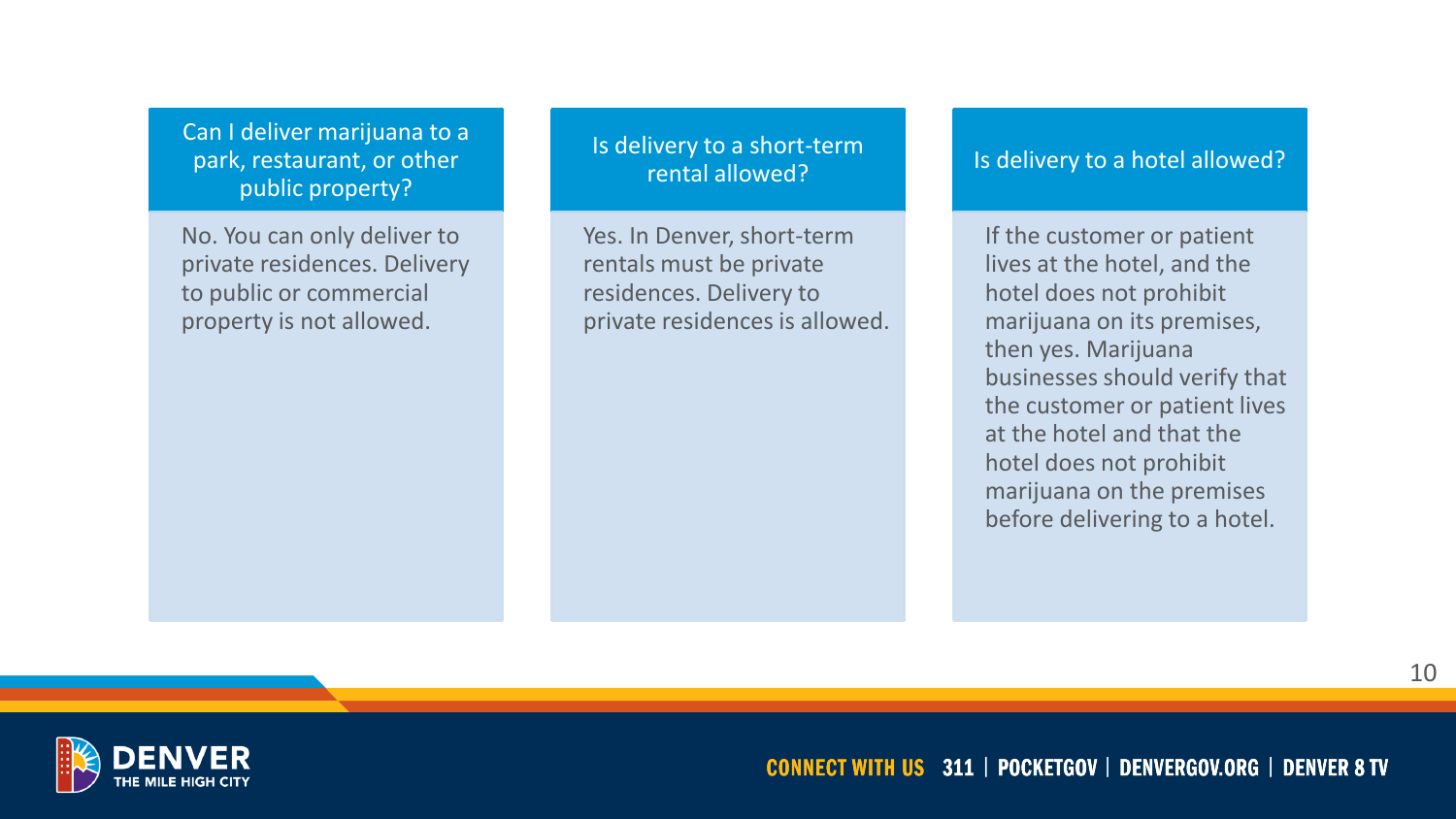## **What are the advertising rules for delivery businesses?**

Delivery businesses are subject to the same advertising rules as all other marijuana businesses in Denver (note that these requirements may be stricter than the state's requirements and may be different in other cities).

## $\sqrt{\phantom{a}}$  Allowed  $\sqrt{\phantom{a}}$

- Advertisements in a newspaper, magazine, or other periodical as long as 71.6% of the audience is reasonably believed to be 21+ for retail marijuana and 18+ for medical marijuana
- Advertising that is purely incidental to sponsorship of a charitable event as long as 71.6% of the audience is reasonably believed to be 21+ for retail marijuana and 18+ for medical marijuana
- Apparel, consumer goods, or paraphernalia containing a marijuana business's name, logo, or distinct design features, but no other advertising of the business. (*Consumer goods* means goods primarily used for personal, family, or household purposes. This does not include vehicles.)

## **X** NOT Allowed X

- External markings that indicate that the vehicle is owned or leased by a marijuana business or being used for marijuana delivery
- Advertising visible to the public from a public place
- Billboards or other outdoor advertising devices
- Vehicle-mounted, hand-held, or other portable signs
- Handbills, leaflets, or fliers distributed in a public place, left on a motor vehicle, or posted on public or private property
- False advertising or advertising that appeals to minors

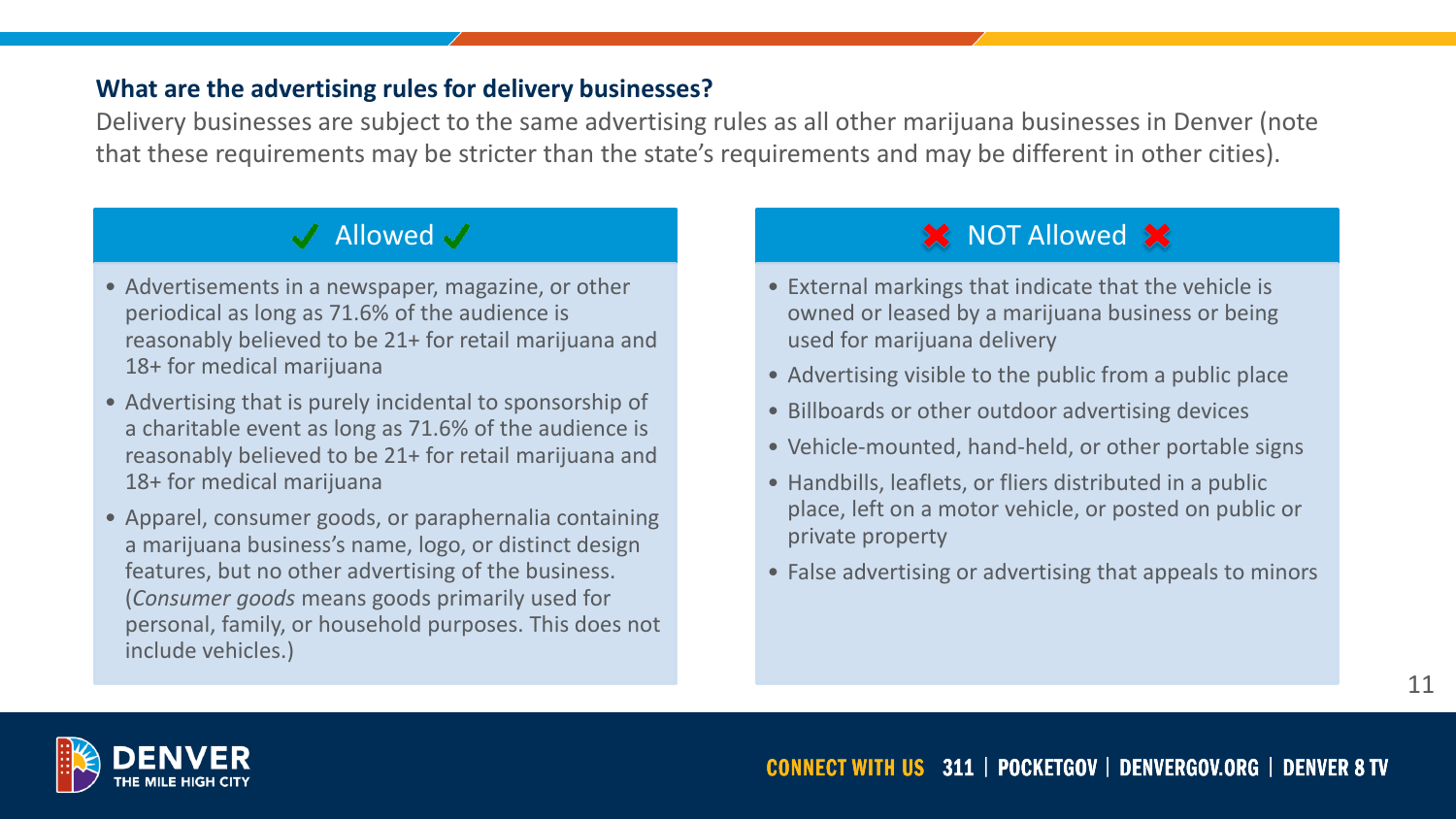Can you make a second delivery to a home to a different individual? (For example, if one roommate ordered in the morning and then the other roommate orders to the same address in the afternoon)

•No. A licensee cannot deliver marijuana to the same person or residence more than once per day and cannot deliver to a person or residence if the licensee knows or reasonably should know that the person or private residence already received a delivery that same business day.

•However, a licensee may deliver to more than one person at the same private residence at the same time.

What if I can't complete a delivery order? (For example, the person presented a fake ID or wasn't home to receive the order)

• If you can't complete a delivery order for any reason, you must return the marijuana to the store it came from. If the container is unopened and has not been tampered with, the store may return the marijuana into its inventory. Otherwise, the marijuana must be destroyed.